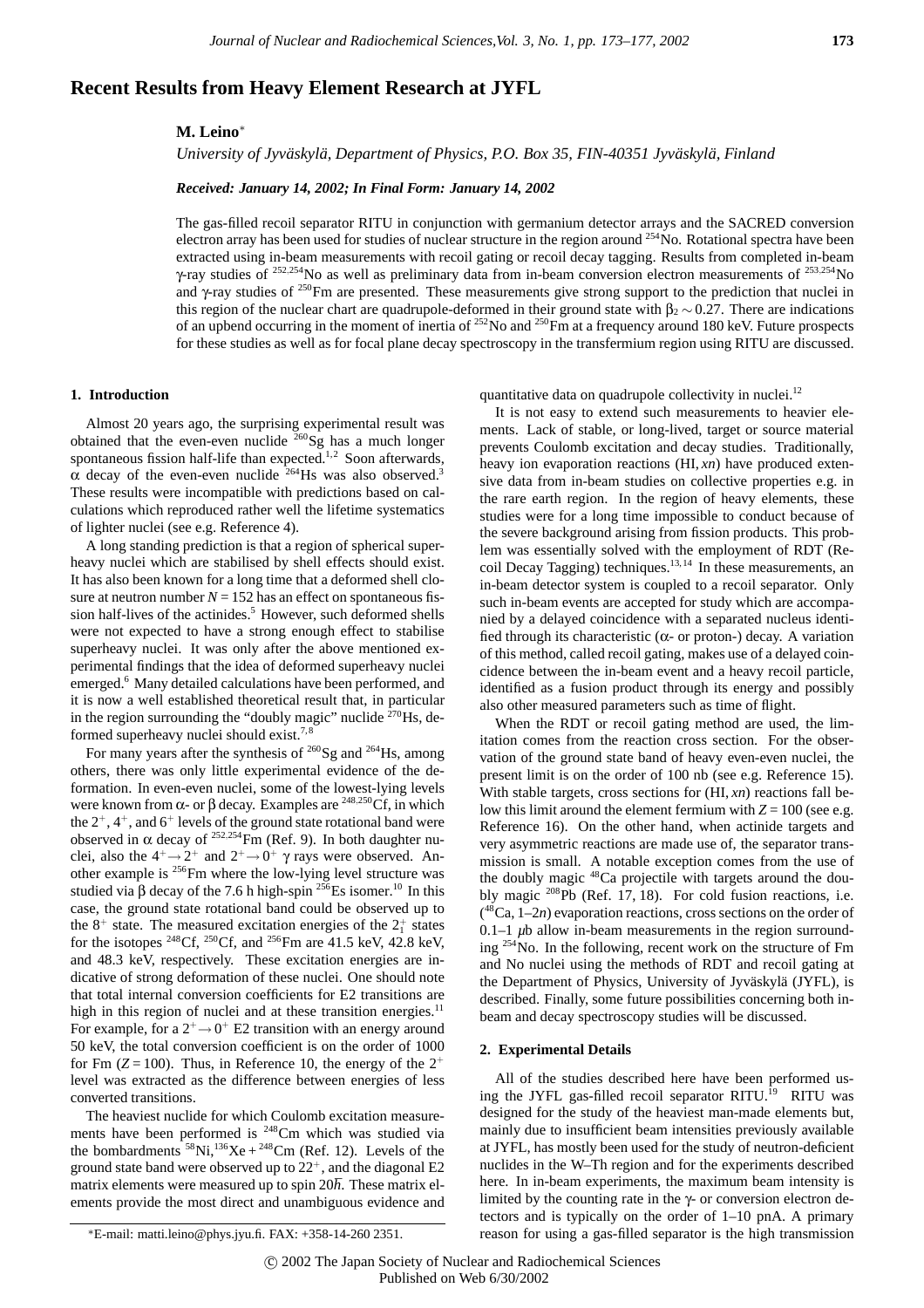of such devices which is based on charge and velocity focusing of the reaction products.20

The determination of the transmission of recoil separators is a notoriously difficult task. In-beam experiments provide an accurate method for such a determination using the ratio of the number of γγ to recoil-γγ coincidences for a particular fusion product. For the reactions described here, RITU efficiencies on the order of 25–45% have been estimated, depending on the losses caused by multiple scattering in the Time-of-Flight detector in case such a device was used in front of the focal plane.

The filling gas used in RITU is helium, and typical gas pressures are 0.5–1.0 mbar. The separator gas volume is isolated from the beam line vacuum using a gas window which is typically carbon with a thickness of around  $50 \mu g/cm^2$ . The carbon window and the helium gas increase the count rate of Ge detectors used in in-beam γ-ray experiments. Partly for that reason, differential pumping has recently been installed at RITU. However, in all of the experiments described here, a gas window was still used.

#### **3. In-beam** γ**-ray and Conversion Electron Experiments**

The first in-beam γ-ray experiment on transuranium nuclei performed at JYFL was the study of 254No, produced in the reaction  $^{208}Pb(^{48}Ca, 2n).^{21}$  The cross section for this reaction has been determined to be about 2 *u*b in several experiments (see e.g. References 17, 18). Slightly earlier, the same reaction had been used at Argonne National Laboratory to study 254No using Gammasphere and the Fragment Mass Analyzer (FMA).<sup>22</sup> The main differences in these two experiments were the efficiencies of the setup. Gammasphere has a γ-ray detection efficiency of 10% at 1.3 MeV while the efficiency of the SARI array used at JYFL was 1.7%. The smaller efficiency of SARI was compensated for by the use of the highly efficient gas-filled separator at JYFL, and the overall performances of the setups were comparable in these essentially singles γ-ray experiments. In these two experiments, the bombarding energy was chosen for maximal production of 254No which occurred at approximately 20 MeV excitation energy.

The result of these experiments, and of one more study performed at Argonne, using a slightly higher excitation energy (approximately 23 MeV) to enhance the population of high-spin levels<sup>23</sup> was the following: The ground state rotational band was observed up to spin  $20<sup>h</sup>$  showing that <sup>254</sup>No can sustain at least this amount of angular momentum without fissioning. The observation of the rotational band was clear evidence of ground state nuclear deformation. A quantitative estimate of the degree of deformation was extracted as follows: Due to large conversion coefficients of low-energy γ-ray transitions in No nuclei, the lowest transitions  $4^+ \rightarrow 2^+$  and  $2^+ \rightarrow 0^+$  could not be seen in the γ-ray spectra. By making a Harris parameter fit to the observed transition energies, the excitation energy of the  $2^+$  level was extracted. The result was  $44.2(4)$  keV.<sup>21</sup> By using global systematics of  $2^+$  energies of even-even nuclides,<sup>24,25</sup> the value of the quadrupole deformation parameter  $\beta_2 = 0.27(3)$  was determined.<sup>21</sup>

After these pioneering experiments, the main experimental goals were the following: (i) Extension of the knowledge of even-even systems. (ii) Study of odd-mass cases to gain information on single-particle properties. (iii) Observation of conversion electrons to determine excitation energies of low-lying states. Some of the progress made at JYFL along these lines will be discussed in the following.

**3.1. Gamma-ray RDT Experiment on <sup>252</sup>No.** A straightforward extension of the study of even-even No isotopes was the in-beam γ-ray RDT measurement<sup>26</sup> on <sup>252</sup>No, produced with a cross section of 300 nb in the reaction  $^{206}Pb(^{48}Ca, 2n)$ . This experiment was performed using the JUROSPHERE II array which consisted of 15 Eurogam phase I detectors, 5 Nordball and 7 TESSA detectors (all Compton-suppressed) with an efficiency of 1.7% at 1.3 MeV γ-ray energy. The spectrum quality was much better than with the SARI array which consisted of four unshielded clover detectors, and thus the ground state rotational band could again be observed up to spin 20h in spite of the significantly reduced reaction cross section as compared to the  $25\overline{4}$ No experiment.

**3.2. Gamma-ray RDT Experiment on 250Fm.** The most recent investigation in this field performed at JYFL was an inbeam  $\gamma$ -ray RDT experiment on the structure of <sup>250</sup>Fm. This isotope was produced in the reaction 204Hg(48Ca, 2*n*) 250Fm for which a peak cross section on the order of 1 *µ*b was measured at an excitation energy of 23 MeV. The targets were <sup>204</sup>HgS and had a thickness of 300–600 *µ*g/cm2 . Prompt γ rays from the target were detected using the JUROSPHERE IV germanium detector array which was similar to the JUROSPHERE II array described in sect. 3.1. At the focal plane there was, in addition to the usual position sensitive stop detector, a Time-Of-Flight detector $27$  for the identification of fusion products. The combined Time-Of-Flight and energy gate (for the signal in the stop detector) provided very clean conditions for separating fusion products from other heavy particles. Thus, decay tagging was only used to confirm the identification of the origin of  $\gamma$  rays. Preliminary results from this experiment<sup>28</sup> are given in the following.

In Figure 1 the preliminary recoil gated total γ-ray spectrum is shown. In addition to  $\gamma$ -ray peaks, Fm X-ray peaks around 100 keV energy can be seen in the spectrum. A cascade of E2 γ-ray transitions in the ground state rotational band has been tentatively identified as shown. As in the cases of <sup>252</sup>*,*254No (Ref. 21, 26), the  $4^+ \rightarrow 2^+$  and  $2^+ \rightarrow 0^+$  transitions are too weak to be seen due to internal conversion. The spin assignments shown are the only ones which lead to a meaningful Harris parameter fit of the transition energies.

**3.3. Conversion Electron RDT Experiments on <sup>253</sup>***,***254No.** As mentioned above, internal conversion coefficients are large for low-energy transitions in the transfermium region. As an example, the total conversion coefficients for the  $4^+ \rightarrow 2^+$  and  $2^+ \rightarrow 0^+$  transitions in <sup>254</sup>No are around 1000 and 30, respectively. Thus, it is highly desirable to measure conversion electrons in-beam for these nuclei. Several problems, foremost of which is the very intense background of delta electrons coming from the target, have prevented such measurements. This problem was recently overcome at JYFL by using a high voltage barrier electrode in conjunction with the SACRED electron spectrometer<sup>29</sup> and RITU. Details of the setup are discussed in a forthcoming publication.<sup>30</sup> Briefly, the current version of SACRED makes use of a segmented 25-unit electron detector which is located almost collinearly upstream from the RITU target, i.e. at 177.5 degrees from the beam direction. Conversion



Figure 1. Preliminary recoil-gated singles γ-ray spectrum of <sup>250</sup>Fm produced in the reaction  ${}^{48}Ca + {}^{204}He$  and measured using RITU in conjunction with the JUROSPHERE IV Ge detector array.<sup>28</sup> The spin assignments are tentative.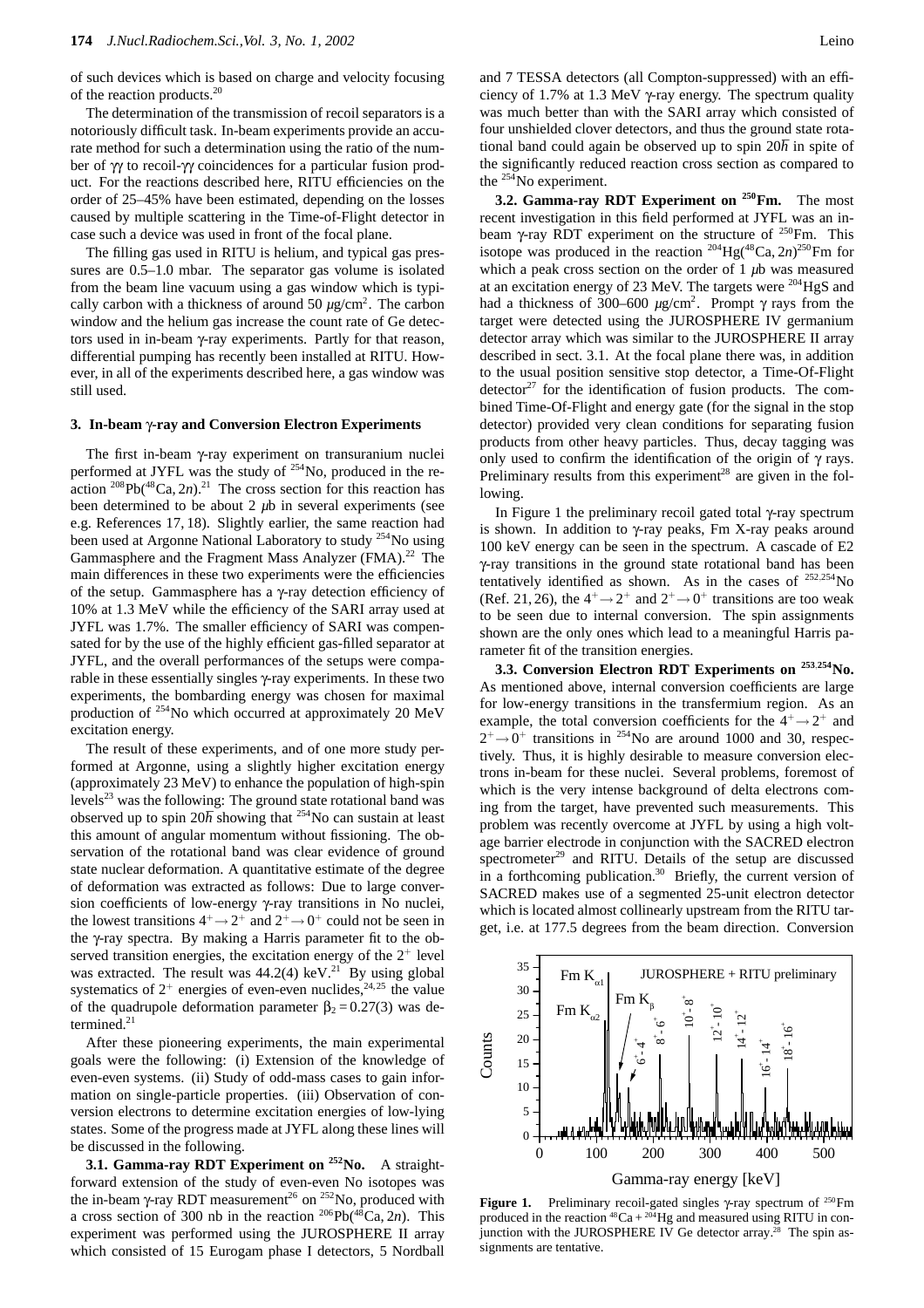Two measurements on No isotopes were performed with this setup. In the first one, RDT conversion electrons from  $254$ No were collected using the reaction <sup>208</sup>Pb(<sup>48</sup>Ca, 2*n*) at 20 MeV excitation energy.<sup>31</sup> The target thickness was  $430 \mu g/cm^2$  and the beam intensity, limited by the count rate in the SACRED silicon detector, was 2 pnA. Altogether around 2400 254No nuclei were collected in a 70 h bombardment. The total recoil gated electron spectrum is shown in Figure 2. The low-energy part of the spectrum is affected by the −40 kV high voltage barrier. The conversion electron peaks corresponding to the E2 transitions have been identified as shown. In particular, a triplet of peaks identified as arising from the  $4^+ \rightarrow 2^+$  transition gives a transition energy of 101.72(15) keV, confirming the result from the γ spectroscopy measurements where an energy of 102.0(3) keV was determined by extrapolation. The  $2^+ \rightarrow 0^+$  transition still remains unobserved due to the effect of the high voltage barrier.

In another experiment, conversion electrons were measured from the reaction  $^{207}Pb(^{48}Ca, 2n)^{253}No$ . A preliminary spectrum of recoil gated electrons is shown in Figure 3 (top panel). While the data do not allow detailed interpretations, some preliminary conclusions may be drawn: The ground state and three predicted lowest single-particle states in <sup>253</sup>No according to Reference 7 are 9/2*−*[734], 7/2<sup>+</sup>[624], 5/2<sup>+</sup>[622], and 1/2<sup>+</sup>[620]. If it is assumed that the quadrupole moment of  $253$ No is identical to that of 254No, rotational model calculations can be performed to produce a level scheme for  $253$ No. Figure 3 shows the results of simulations<sup>32</sup> based on such a calculation. The intrinsic  $g_K$  factor of an individual state depends sensitively on the single-particle configuration and determines, on the other hand, the nature of the transitions to be observed. Here in particular, negative  $g_K$ values favour M1 intra-band transitions while positive  $g_K$  values enhance the cross-over E2 transitions. The E2 transitions are less converted than the M1 transitions which may allow their observation in a γ-ray investigation. Of the four band heads mentioned above, the only one leading to a large positive  $g<sub>K</sub>$ value (+0.28) is the 7/2<sup>+</sup> state. The predicted 9/2*−*[734] ground state leads to the negative  $g_K$  value of  $-0.25$ . As can be seen from the two simulated spectra in Figure 3, the converted M1 transitions from the band based on the 9/2*<sup>−</sup>* state are in much better qualitative agreement with the experimental data than the transitions from the band based on the  $7/2^+$  state. This obser-



**Figure 2.** Recoil-gated singles conversion electron spectrum of <sup>254</sup>No produced in the reaction  ${}^{48}Ca + {}^{208}Pb$  and measured using RITU in conjunction with the SACRED spectrometer.<sup>31</sup>

vation is complementary with results from a γ-ray experiment performed at Argonne using Gammasphere and the FMA which shows evidence for a rotational band built on the  $7/2^+$  singleparticle state.<sup>33</sup>

## **4. Discussion**

The extraction of the quadrupole deformation parameter  $\beta_2$ on the basis of extrapolated  $2^+_1$  excitation energies and the global systematics<sup>24,25</sup> certainly involves uncertainties. Nevertheless, by using the same method for a set of isotopes, some systematic trends can be discussed. Scrutiny of the  $2^+$  energies directly, which appear to be quite reliable also when extracted by extrapolation, should already be fruitful. For example, according to Sobiczewski et al.,  $8^{2.554}$ No should have the lowest 2+ <sup>1</sup> energy among all nuclei in this region. This expectation is based on the effect of the closed  $N = 152$  shell which should reduce the effect of pairing correlations and thus increase the moment of inertia for this nuclide. The extracted  $2^+_1$  energies are the following (calculated values<sup>8</sup> are given in parentheses): <sup>250</sup>Fm, 43.5 keV (43.9 keV); <sup>252</sup>No, 46.5 keV (44.5 keV); <sup>254</sup>No, 44.2 keV (41.6 keV). These values lead to the following  $\beta_2$  deformation parameters: <sup>250</sup>Fm, 0.273; <sup>252</sup>No, 0.260; <sup>254</sup>No, 0.264. The relative uncertainty of all values is approximately  $10\%$ <sup>21</sup> (The value given here for  $252$  No differs from that given in Reference 26 where somewhat different systematics were used. For the sake of consistency, the same method which was also employed in Reference 21 is used here for all nuclides.) The excitation energies are in good agreement with those calculated by Sobiczewski et al.<sup>8</sup> although the difference between energies of <sup>250</sup>Fm and <sup>254</sup>No is smaller than predicted. If the same method is used to extract the  $\beta_2$  values for Cf isotopes with  $N = 150$  and  $N = 152$  for which the  $2^+$  energies have been directly measured,<sup>9</sup> the results are 0.280 ( $^{248}$ Cf) and 0.274 ( $^{250}$ Cf). In this case there is also no significant effect seen at  $N = 152$ . For No isotopes, the experimentally determined deformation values are in good agreement with results calculated using the macroscopic-microscopic method<sup>7,34,35</sup> which typically yields values of  $\beta_2 \sim 0.25$ .

The dynamic moments of inertia deduced for  $250$ Fm and <sup>252,254</sup>No are shown in Figure 4. The data for <sup>250</sup>Fm are based



**Figure 3.** Top panel: Preliminary recoil gated conversion electron spectrum of <sup>253</sup>No produced in the reaction  $48$ Ca + <sup>207</sup>Pb and measured using RITU in conjunction with the SACRED spectrometer. Middle panel: Simulated spectrum (Reference 32, see text for details) using an intrinsic  $g_K$  factor of  $-0.25$  for the band head state. Bottom panel: Simulated spectrum using  $g_K = +0.28$ .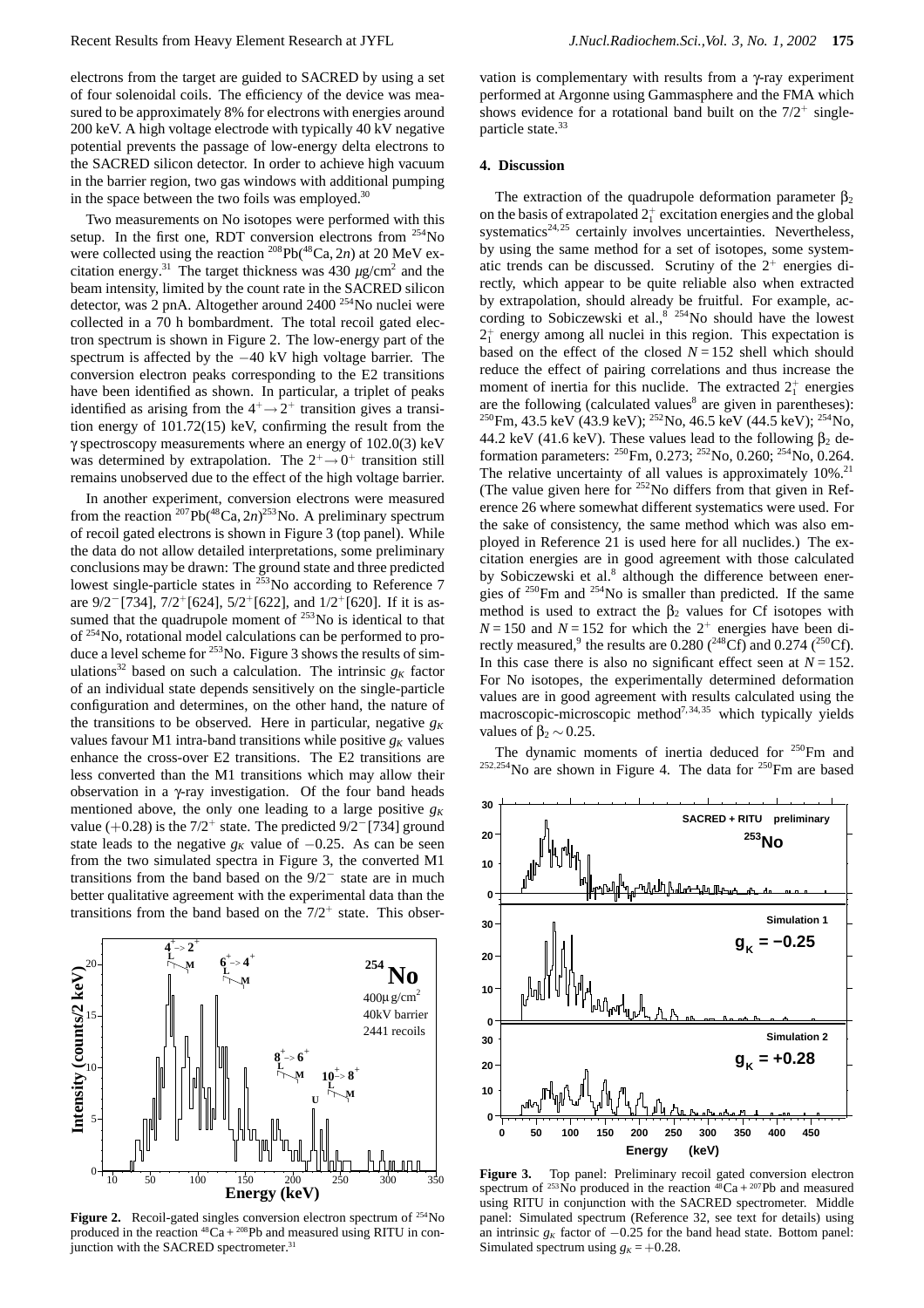on preliminary results and are only tentative. Perhaps the most striking feature of the data is the upbend which occurs for  $^{252}$ No at approximately 0.18 MeV rotational frequency but is absent, or occurs at higher frequency, for  $254$ No. The last data point for <sup>250</sup>Fm corresponds to the  $18^+ \rightarrow 16^+$  transition, i.e. two *h*-units lower than for the two No nuclei. Qualitatively, the behaviour of the dynamic moment of inertia of  $250$ Fm is closer to  $252$ No than to  $254$ No at high spin values while the opposite is true at the lowest data points. The fact that  $^{254}$ No is more deformed than  $^{252}$ No can also be seen from the relative magnitudes of the moments of inertia at low frequencies.

Several theoretical studies utilising Hartree-Fock-Bogoliubov (HFB) calculations have been performed to explain the experimental observations for <sup>254</sup>No (Ref. 36–38). In Reference 37, where the agreement with experimental γ-ray energies and kinematic moments of inertia is very good, an upbend and a backbend are predicted at *I* ∼ 30 $\hbar$  and ∼38 $\hbar$ , respectively. These changes are due to the alignment of  $\pi i_{13/2}$  and  $\nu i_{15/2}$  orbitals, respectively. The theoretical deformation value is  $\beta_2 = 0.29$ . In Reference 36, the dynamic moments of inertia have been calculated for <sup>252</sup>*,*254No. The calculations reproduce the fact that the moment of inertia increases faster for  $25\textsuperscript{2}{\times}$  No than for  $254$  No above a rotational frequency of 200 keV although experimentally, the difference between the two isotopes is more pronounced. The obtained deformation parameter<sup>36</sup> is 0.264 for <sup>254</sup>No. In Reference 38, using another parametrisation of the Skyrme interaction, a somewhat improved description, as compared with Reference 36, of the dynamic moment of inertia is found for  $254$ No.

## **5. Future Possibilities**

The study of man-made elements has progressed to a region where the production cross sections are on the order of 1 pb. The production of spherical superheavy elements may require even more sensitive measurements. In such experiments, spectroscopic information to be gained is scarce. However, even at the level of 10 pb, important data for example on isomeric states can be collected.<sup>39</sup> Very efficient and versatile detector configurations are then needed. An extensive collaboration has been funded in the U. K. to develop a data acquisition and detec-



Figure 4. Dynamic moments of inertia determined for <sup>250</sup>Fm (preliminary data28) and <sup>252</sup>*,*254No (Ref. 21,26).

tor system called GREAT<sup>40</sup> to be used at the focal plane of the RITU separator. GREAT comprises two Double-sided Silicon Strip Detectors (DSSD) covering an area of 40 mm by 120 mm to be used as a stop detector and 32 PIN diodes for detection of conversion electrons and escaping  $\alpha$  particles. A segmented planar Ge detector in combination with a large-volume segmented Ge detector, both behind the DSSD detector, will be used for the detection of low- and high-energy γ rays, respectively. This system provides unsurpassed capability for the detection of  $\alpha$ γ, α-e*−*, and also β-γ coincidences. The system is expected to be commissioned in the year 2002. First experiments will concentrate on the study of  $\alpha$ -decay fine structure and isomeric  $\alpha$ decays as well as  $\gamma$  rays from high-*K* isomers<sup>41</sup> in the region around 254No.

The study of odd-mass nuclei in the No region may provide crucial information on single-particle properties, especially regarding predictions concerning the exact location of the next closed spherical proton shell. In-beam conversion electron spectroscopy is expected to be an important method complementing γ-ray spectroscopy and focal plane studies. At JYFL, emphasis will be placed on improving the energy resolution of the SACRED spectrometer and on optimising the electron transport efficiency.

Finally, it is expected that a Ge γ-ray detector array will be available at JYFL in the year 2003, providing an order of magnitude improvement in the detection of  $\gamma$  coincidences in RDT studies. This will significantly increase the capability to extend the ground state rotational band of  $254$ No to higher spin values which should shed light on the nature of the quasi-particle alignment properties of this nuclide. It may also be possible to observe the  $\beta$  and  $\gamma$  bands. Tentative evidence of the linking transitions was already seen in the previous measurement.<sup>21</sup>

**Acknowledgement.** The experiments described here have been performed in collaboration with University of Liverpool, DAPNIA/SPhN CEA-Saclay, Henryk Niewodniczanski Institute of Nuclear Physics Krakow, GSI Darmstadt, University of Helsinki, Ludwig Maximilians Universität Munich, and Argonne National Laboratory. This work has been supported by the Academy of Finland under the Finnish Centre of Excellence Programme 2000–2005 (Project No. 44875, Nuclear and Condensed Matter Physics Programme at JYFL) and by the European Union Fifth Framework Programme 'Improving Human Potential — Access to Research Infrastructure' (Contract no HPRI-CT-1999-00044).

#### **References**

- (1) G. Münzenberg, S. Hofmann, H. Folger, F. P. Heßberger, J. Keller, K. Poppensieker, B. Quint, W. Reisdorf, K.-H. Schmidt, H. J. Schött, P. Armbruster, M. E. Leino, and R. Hingmann, Z. Phys. A **322**, 227 (1985).
- (2) A. G. Demin, S. P. Tretyakova, V. K. Utyonkov, and I. V. Shirokovsky, Z. Phys. A **315**, 197 (1984).
- (3) G. Münzenberg, P. Armbruster, G. Berthes, H. Folger, F. P. Heßberger, S. Hofmann, J. Keller, K. Poppensieker, A. B. Quint, W. Reisdorf, K.-H. Schmidt, H.-J. Schött, K. Sümmerer, I. Zychor, M. E. Leino, R. Hingmann, U. Gollerthan, and E. Hanelt, Z. Phys. A **328**, 49 (1987).
- (4) J. Randrup, S. E. Larsson, P. Möller, S. G. Nilsson, K. Pomorski, and A. Sobiczewski, Phys. Rev. C **13**, 229 (1976).
- (5) R. Vandenbosch and J. R. Huizenga, *Nuclear Fission* (Academic Press, New York and London, 1973).
- (6) A. Sobiczewski, Z. Patyk, and S. Cwiok, Phys. Lett. B ´ **186**, 6 (1987).
- (7) S. Cwiok, S. Hofmann, and W. Nazarewicz, Nucl. Phys. A ´ **573**, 356 (1994).